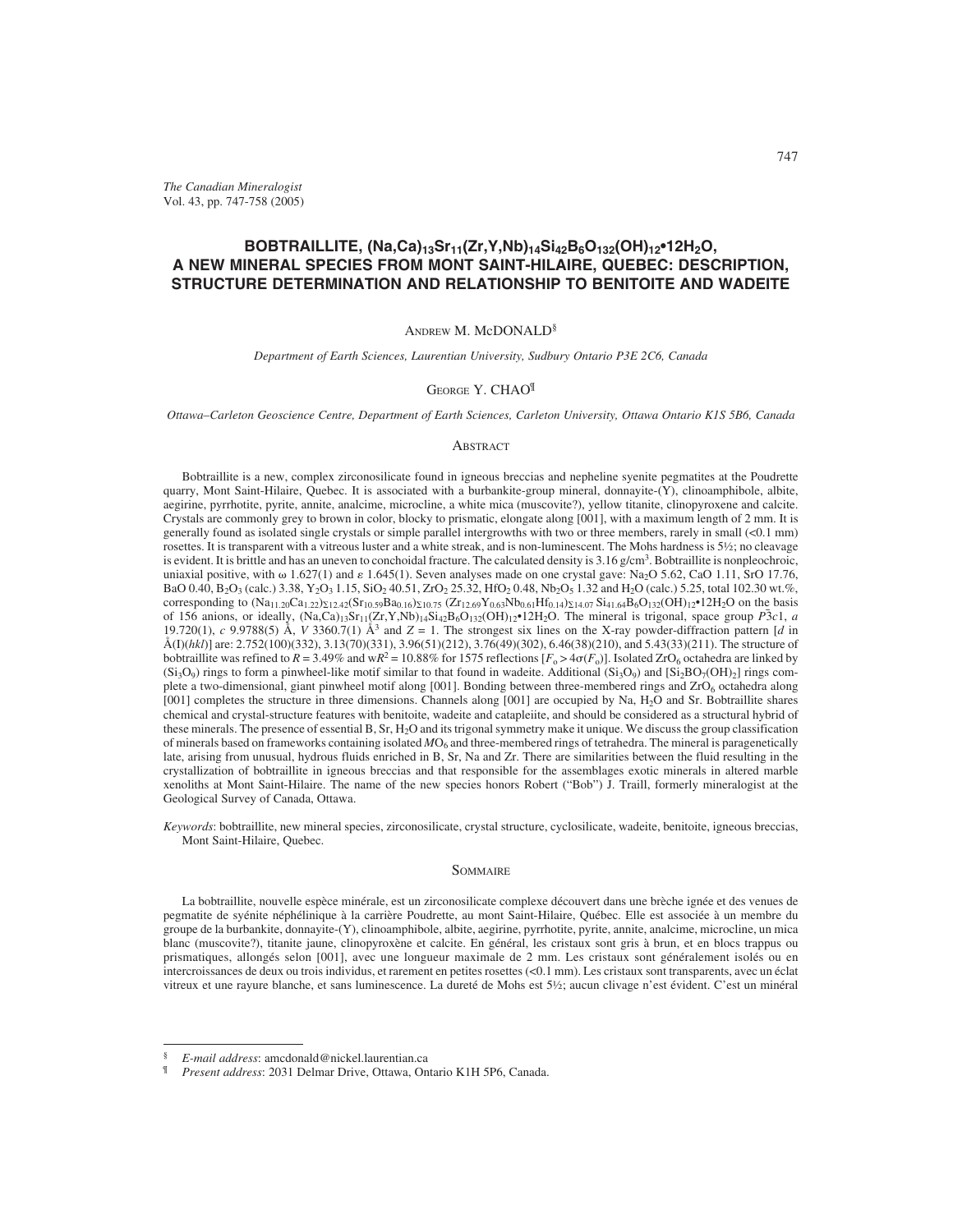748 THE CANADIAN MINERALOGIST

cassant, avec une fracture inégale à conchoïdale. La densité calculée est 3.16 g/cm<sup>3</sup>. La bobtraillite est nonpléochroïque, uniaxe positive, avec  $\omega$  1.627(1) et  $\varepsilon$  1.645(1). Sept analyses effectuées sur un cristal ont donné: Na<sub>2</sub>O 5.62, CaO 1.11, SrO 17.76, BaO 0.40, B<sub>2</sub>O<sub>3</sub> (calc.) 3.38, Y<sub>2</sub>O<sub>3</sub> 1.15, SiO<sub>2</sub> 40.51, ZrO<sub>2</sub> 25.32, HfO<sub>2</sub> 0.48, Nb<sub>2</sub>O<sub>5</sub> 1.32 et H<sub>2</sub>O (calc.) 5.25, pour un total de 102.30% (poids), ce qui correspond à  $(Na_{11.20}Ca_{1.22})\times_{12.42}(Sr_{10.59}Ba_{0.16})\times_{10.75}(Zr_{12.69}Y_{0.63}Nb_{0.61}Hf_{0.14})\times_{14.07}Si_{41.64}B_6O_{132}(OH)_{12}^{\bullet}12H_2O$ sur une base de 156 anions ou, idéalement, (Na,Ca)<sub>13</sub>Sr<sub>11</sub>(Zr,Y,Nb)<sub>14</sub>Si<sub>42B6</sub>O<sub>132</sub>(OH)<sub>12</sub>•12H<sub>2</sub>O. Le minéral est trigonal, groupe spatial  $\overline{P}$ 3*c*1, *a* 19.720(1), *c* 9.9788(5) Å, *V* 3360.7(1) Å<sup>3</sup> et *Z* = 1. Les six raies les plus intenses du spectre de diffraction X, méthode des poudres [*d* en Å(I)(*hkl*)], sont: 2.752(100)(332), 3.13(70)(331), 3.96(51)(212), 3.76(49)(302), 6.46(38)(210), et 5.43(33)(211). La structure a été affinée jusqu'à un résidu *R* de 3.49% (w $R^2 = 10.88$ %) en utilisant 1575 réflexions [ $F_0 > 4\sigma(F_0)$ ]. Les octaèdres isolés ZrO<sub>6</sub> sont liés à des anneaux (Si<sub>3</sub>O<sub>9</sub>) pour former des assemblages à motif de virement comme on en trouve dans la wadeïte. Des anneaux supplémentaires  $(Si_3O_9)$  et  $[Si_2BO_7(OH)_2]$  complètent un agencement à virement géant en deux dimensions le long de [001]. Les liaisons entre les anneaux à trois membres et les octaèdres ZrO<sub>6</sub> le long de [001] complètent la structure en trois dimensions. Le Na, H2O et Sr logent dans les canaux le long de [001]. La bobtraillite partage des propriétés chimiques et structurales avec la bénitoïte, la wadeïte et la catapléiite, et serait un hybride structural de ces minéraux. La présence de B, Sr, H2O essentiels et une symétrie trigonale assurent son statut unique. Nous discutons la classification des minéraux ayant une trame contenant des octaèdres *M*O6 isolés et des anneaux à trois tétraèdres. Le minéral est paragénétiquement tardif, et cristallise à partir d'une phase fluide hydrothermale enrichie en B, Sr, Na et Zr. Cette phase fluide ressemble à celle qui est responsable des assemblages de minéraux exotique retrouvés dans les xénolithes de marbre altérés au mont Saint-Hilaire. Le nom honore Robert ("Bob") J. Traill, minéralogiste autrefois à la Commission géologique de Canada à Ottawa.

#### (Traduit par la Rédaction)

*Mots-clés*: bobtraillite, nouvelle espèce minérale, zirconosilicate, structure cristalline, cyclosilicate, wadeïte, benitoïte, brèche ignée, mont Saint-Hilaire, Québec.

#### **INTRODUCTION**

Bobtraillite,  $(Na,Ca)_{13}Sr_{11}(Zr,Y,Nb)_{14}Si_{42}B_6O_{132}$  $(OH)_{12}$ •12H<sub>2</sub>O, is a new addition to the growing list of minerals discovered in the hyperagpaitic nepheline syenites at Mont Saint-Hilaire, Quebec. It was tentatively referred to as UK69 (Chao *et al*. 1990), owing to an incomplete chemical formula and questions regarding its true space-group symmetry. Subsequent analyses have clarified these matters, and the mineral has been recognized as a new species. It has been named after Dr. Robert ("Bob") James Traill (b. 1921), mineralogist and former head of the Mineralogy Section at the Geological Survey of Canada (1953–1986), in recognition of his contributions to mineralogy. Dr. Traill coauthored mineral descriptions of hawleyite, molybdenite-3*R* and the lunar minerals pyroxferroite and armalcolite. He also authored the *Catalogue of Canadian Minerals* (editions published in 1969, 1973 and 1980). Both the mineral and mineral name were approved by the Commission on New Minerals and Mineral Names (CNMMN), IMA (2001–041). It should be noted that some data pertaining to bobtraillite (chemical formula, space group) have changed slightly from that reported in the submission to the CNMMN, IMA. The changes have been reported to, and accepted by, the Chairman of the CNMMN, IMA, Prof. E.A.J. Burke. The holotype material, consisting of one matrix specimen (1.5  $\times$  1.3  $\times$  1 cm) and a single-crystal mount (used in the intensity-data collection for refinement of the crystal structure) is housed in the collection of the Canadian Museum of Nature, Ottawa, catalogue number CMNMC 83718.

#### **OCCURRENCE**

Bobtraillite was originally discovered in green vuggy zones of breccia blocks from the lower level on the west side of the Poudrette quarry (formerly the Demix quarry), Mont Saint-Hilaire, Rouville County, Quebec. None of the boulders were found *in situ* and, according to some collectors, may have been exposed for quite some time. Many of the samples used in this study were collected by Mr. Garry Glenn (Niagara Falls, Ontario) in September, 1988. Whereas the majority of bobtraillite specimens have been recovered from igneous breccia, the mineral has also been rarely encountered in cavities of pegmatites in nepheline syenite. This pattern of distribution suggests the presence and subsequent migration of an unusual fluid (or fluids) through both rock types.

The mineral is clearly a late-stage phase, typically developing in cavities within the breccia. Associated minerals include a fibrous white burbankite-group mineral, green donnayite-(Y), a green acicular to prismatic clinoamphibole, white, blocky albite (commonly translucent with a clear, colorless rim), aegirine, pyrrhotite, pyrite, annite, analcime, microcline, a white mica (muscovite?), yellow titanite, and calcite. The mineral occurs in thin (two to four millimeters wide) discontinuous pockets, intimately associated with blocky albite, green amphibole and calcite (with rare inclusions of green clinoamphibole); the pocket margins also contain rounded aggregates of sulfides. A powder X-ray diffractogram of the matrix material indicates the presence of nepheline, albite, microcline, annite, a white mica and a clinopyroxene (inferred to be aegirine).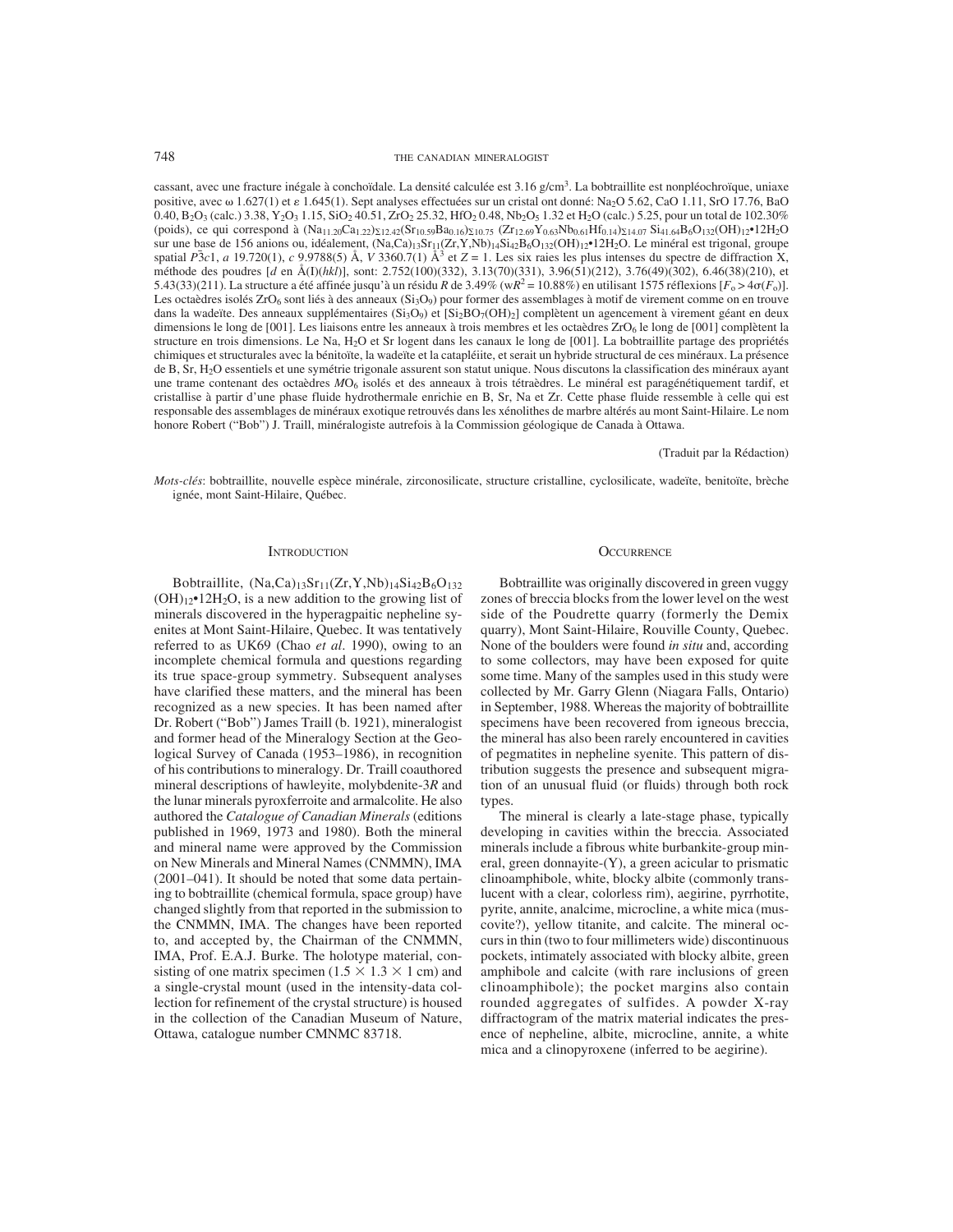Bobtraillite is chemically and structurally related to benitoite, wadeite and catapleiite. Details of these relationships will be discussed below.

### PHYSICAL AND OPTICAL PROPERTIES

Crystals of bobtraillite are blocky to prismatic, elongate along [001], up to 2 mm and averaging <0.5 mm in length. Very rarely are crystals found as plates, flattened along [001]. The mineral generally occurs as isolated single crystals or simple parallel intergrowths with two or three members, rarely in small (<0.1 mm) rosettes. It is most commonly gray to pale green or brown in color (Fig. 1), and very rarely, almost black. The mineral commonly develops in euhedral to subhedral crystals exhibiting the prism {100} and pinacoid {001}. One unique characteristic useful in recognizing the mineral is the presence of dark greenish to black rims. Such a rim is most noticeable on the pinacoids, the coloration of which is most likely due to inclusions of clinoamphibole. Bobtraillite is transparent, has a vitreous luster, a white streak and shows no fluorescence in either shortor long-wave ultraviolet radiation. The mineral has a Mohs hardness of 5½ with no observable cleavage. It is brittle and has an uneven to conchoidal fracture. The density could not be determined owing to a dearth of pure, inclusion-free crystals. The calculated density of  $3.12$  g/cm<sup>3</sup> was determined using the empirical chemical formula and the unit-cell parameters derived from the crystal-structure analysis.

Bobtraillite is nonpleochroic, uniaxial positive, with  $\omega$  1.627(1) and  $\varepsilon$  1.645(1). A Gladstone–Dale calculation, using the empirical formula and the unit-cell parameters from the crystal-structure analysis, gave a compatibility index of 0.003, considered superior (Mandarino 1981).

#### CHEMICAL COMPOSITION

Bobtraillite was analyzed using a Cambridge Microscan MK5 electron microprobe using an operating voltage of 15 kV, and a beam current of 10 nA. The mineral is unstable under the electron beam; Na, in particular, was found to be quite volatile. To minimize sample degradation, the electron beam was defocused to approximately 40  $\mu$ m. Wavelength-dispersion data were collected using the following standards: albite (Na $K\alpha$ ), Kakanui hornblende (Ca $K\alpha$ , Si $K\alpha$ ), celestine (SrL $\alpha$ ), Ba glass (BaL $\alpha$ ), YIG (YL $\alpha$ ), zircon (ZrL $\alpha$ ), hafnon (Hf $L\alpha$ ) and Na–Nb glass (Nb $L\alpha$ ). Also sought, but not detected, were K, Mg, Ti, Mn, Fe, Al, La, Ce, Th, U, P, F and Cl. Seven analyses made on one crystal gave, as an average: Na2O 5.62 (5.30–6.02), CaO 1.11 (0.53–1.46), SrO 17.76 (16.56–18.28), BaO 0.40 (0.36– 0.48), B<sub>2</sub>O<sub>3</sub> (calc.) 3.30, Y<sub>2</sub>O<sub>3</sub> 1.15 (1.07–1.24), SiO<sub>2</sub> 40.51 (39.84–41.17),  $ZrO<sub>2</sub>$  25.32 (24.95–25.80), HfO<sub>2</sub> 0.48 (0.44–0.52),  $Nb<sub>2</sub>O<sub>5</sub>$  1.32 (1.12–1.86) and H<sub>2</sub>O (calc.) 4.28, total 101.25 wt.%. The presence of  $H_2O$ was confirmed by infrared spectroscopy (see below), and results from the crystal-structure analysis. Boron was also initially identified on the basis of results of the crystal-structure analysis, and its presence was subsequently confirmed by qualitative wavelength-dispersion scans. The empirical formula based on 156 anions and a stoichiometric amount of B is:  $(Na_{11.20}Ca_{1.22})_{\Sigma12.42}$  $(Sr_{10.59}Ba_{0.16})\Sigma_{10.75}$   $(Zr_{12.69}Y_{0.63}Nb_{0.61}Hf_{0.14})\Sigma_{14.07}$  $Si_{41.64}B_6O_{132}(OH)_{12}$ •12H<sub>2</sub>O or, ideally,  $(Na,Ca)_{13}Sr_{11}$  $(Zr, Y, Nb)_{14}Si_{42}B_6O_{132}(OH)_{12}$ •12H<sub>2</sub>O. Low totals for the alkali and alkaline-earth sites may be due to element migration under the electron beam or the presence of structural vacancies. The mineral does not effervesce in 1:1 HCl at room temperature.

## INFRARED ANALYSIS

The infrared spectrum of bobtraillite (Fig. 2) was obtained using a Bomem Michelson MB–120 Fourier transform infrared spectrometer equipped with a mercury–cadmium telluride (MCT) detector. A single crystal was mounted in a Spectra-Tech low-pressure diamond-anvil microsample cell. The spectrum was obtained over the range 4000–660 cm–1 from a total of 200 co-added scans. Absorption bands were identified using data from Farmer (1974). The spectrum shows a medium-intensity band centered at the 3567 cm–1 (O–H stretching) and a relatively weak band at  $1639 \text{ cm}^{-1}$  (H– O–H bending). The spectrum also shows a shoulder of medium-intensity band at  $1082 \text{ cm}^{-1}$ , three strong, sharp bands at 1020, 977 and 938 cm<sup>-1</sup> (asymmetric O–Si–O, O–B–O stretching) and a strong, somewhat sharp, band at  $750 \text{ cm}^{-1}$  (symmetric Si-O–Si, O–B–O stretching). As the ranges in the frequency modes for tetrahedra of BO4 and SiO4 directly overlap [asymmetric stretching: 1100–850 cm–1 for BO4 *versus* 1200–900 cm–1 for SiO4; symmetric stretching: 850–700 cm–1 for BO4 *versus* 800–400 cm<sup>-1</sup> for SiO<sub>4</sub>; Farmer (1974)], it is not possible to unequivocally assign absorption bands in these regions.

## X-RAY CRYSTALLOGRAPHY AND CRYSTAL-STRUCTURE DETERMINATION

X-ray powder-diffraction data were collected with a Debye–Scherrer camera 114.6 mm diameter employing Ni-filtered Cu*K* $\alpha$  radiation ( $\lambda = 1.5418$  Å). Intensities were determined using a scanned image of the powder pattern, normalized to the measured intensity of  $d =$ 2.752 Å  $(I = 100)$ . Whether or not an *hkl* plane significantly contributes to a reflection was determined from the powder pattern calculated using the atom parameters from the crystal-structure analysis and the program *POWDERCELL* (Nolze & Kraus 1998). Overall agreement between the observed and calculated patterns is reasonably good (Table 1). As a note, the calculated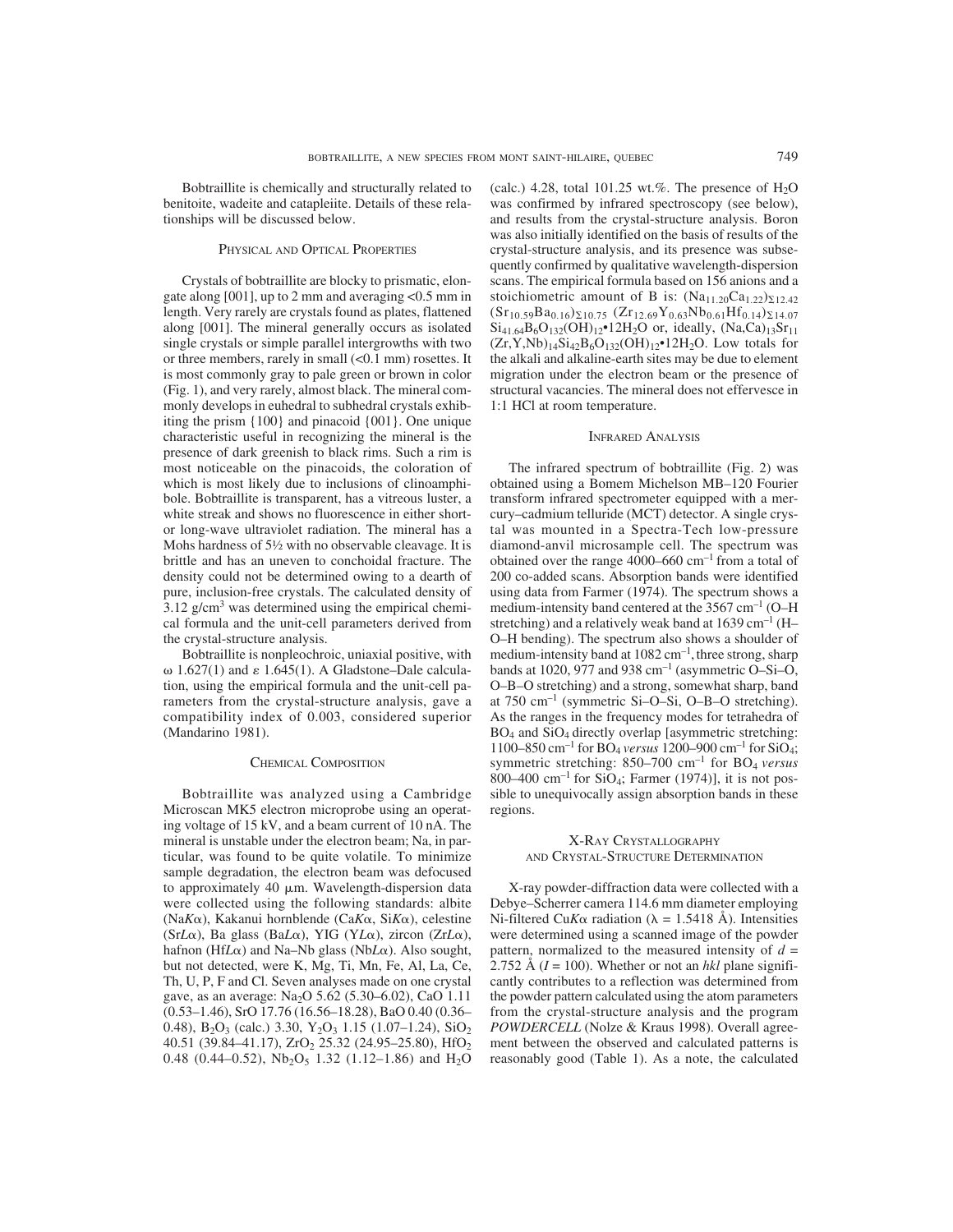powder-diffraction pattern indicates the presence of the reflection (110) at  $d$ (calc.) = 17.08 Å with  $I$ (calc.) = 44. However, given the low-order nature of the reflection, it was not observed on routine powder-patterns of the mineral made with a standard Gandolfi camera (diam $eter = 114.6$  mm) using 0.5 or 0.3 mm collimators. This reflection was, however, observed on a powder pattern collected with a Debye–Scherrer camera (diameter = 57.3 mm) equipped with a modified beamtrap of reduced diameter (A.C. Roberts, pers. commun.).

X-ray intensity data were collected on a Bruker *P*4 diffractometer equipped with a SMART 1K CCD detector and a crystal-to-detector distance of 4.045 cm. Initially, a single crystal of dimensions  $0.13 \times 0.14 \times$  0.08 mm exhibiting a strong optical extinction was selected for collection of the intensity data. However, preliminary Laue photographs of this crystal indicated significant splitting of diffractions spots, possibly arising due to the presence of multiple crystallites or twinning. It was gently crushed, which produced three irregular grains of subequal dimensions. Subsequent Laue photographs of one of these fragments (measuring  $80 \times 80 \times 20 \mu m$  was found to produce sharp diffraction-spots and was thus selected for collection of the intensity data. A total of 31995 reflections were measured out to  $2\theta = 60.02^{\circ}$  using framewidths  $0.2^{\circ}$  ω and count times of 90 s per frame. Of the 3275 unique reflections, 1575 were considered as observed  $[|F_0| \ge$ 



FIG. 1. Photograph of bobtraillite in igneous breccia. Note the associated clinoamphibole. Crystal is 1 mm in length.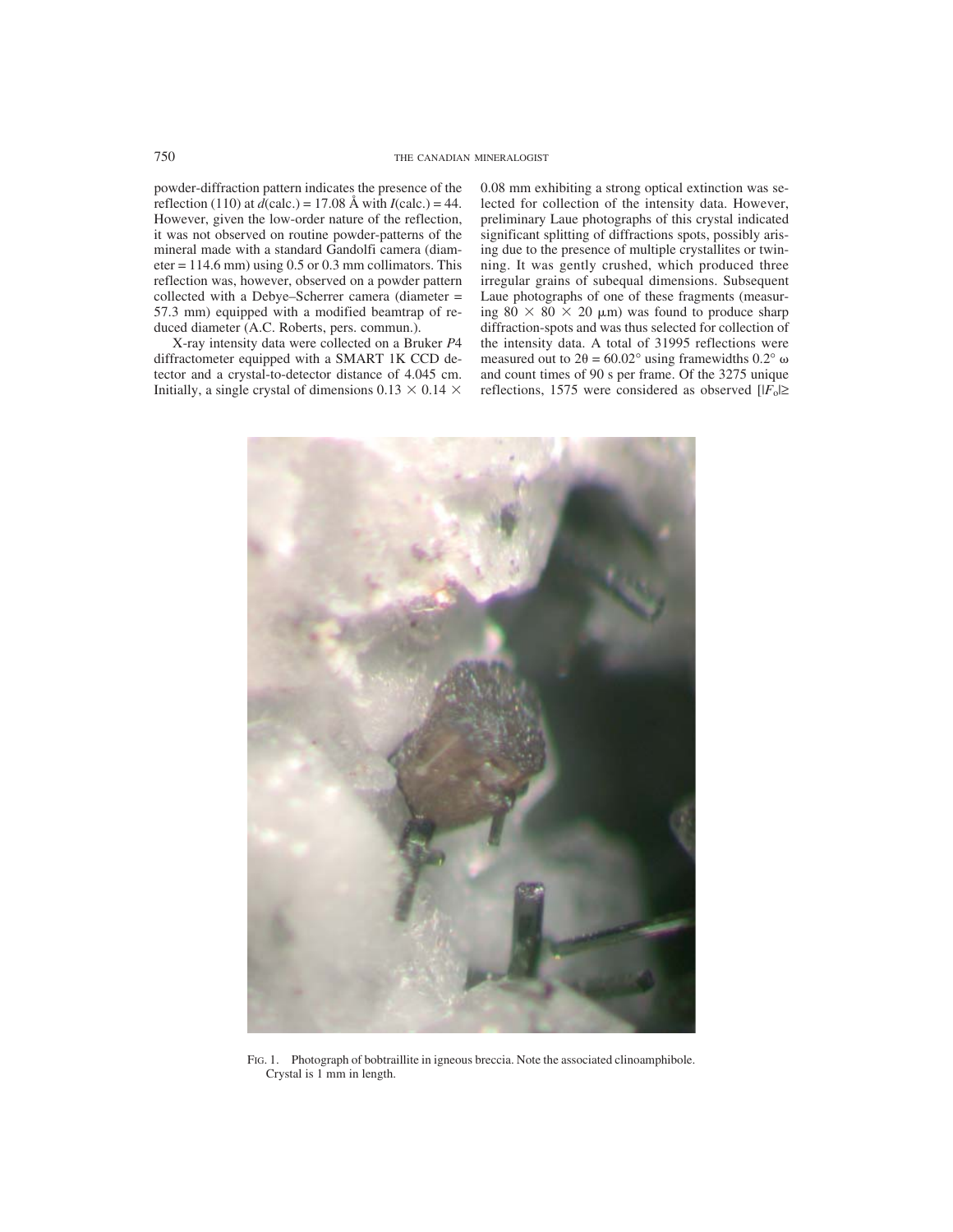$4\sigma F$ ; the low number of unique reflections is attributable to the paucity of observable data beyond  $2\theta = 40^{\circ}$ . The data were corrected for Lorentz, polarization and background effects using the program SAINT. Absorption corrections were applied using the program SADABS, the crystal being modeled as an ellipse. All reflection data were then merged using the program XPREP. Information pertinent to the data collection and structure determination is provided in Table 2.

Solution and refinement of the crystal structure were accomplished using the *SHELX–93* package of programs (Sheldrick 1993). The crystal structure was solved using direct methods, with scattering curves and anomalous scattering factors taken from Cromer & Mann (1968) and Cromer & Liberman (1970), respectively. Phasing of a set of normalized structure-factors gave a mean value  $|E^2 - 1|$  of 1.049. Considering the mean values  $|E^2 - 1|$  of 0.968 (centric) and 0.736 (acentric) and the observed morphology of the crystals, the centrosymmetric space-group *P*¯ 3*c*1 (#165) was selected as the preferred choice from a listing of potential spacegroups. The phase-normalized structure-factors were used to give an *E*-map on which were located the *Zr*, one *Sr*, three *Si* and several *O* sites. The remaining *Na*, *Si*, *O* sites were located on subsequent difference-maps. Results from this model indicated one of the tetrahedrally coordinated sites to have bond distances of ~1.51 Å, too short for a Si–O bond length, but consistent with that of B–O. In light of this finding, a qualitative wavelength-dispersion scan was made that confirmed the presence of B. Refinement of the electron scattering at this site (assuming B) gave 6.4(1) electrons. On the basis



FIG. 2. The infrared spectrum of bobtraillite. The artifact at  $2400 \text{ cm}^{-1}$  corresponds to O stretching in atmospheric CO<sub>2</sub>.

of these data, the B has thus been assigned to this site. Determination of those *O* sites likely occupied by OH or  $H_2O$  was made on the basis of bond-valence calculations in conjunction with charge-balance considerations. Anisotropic refinement of this model indicated those sites assigned to *Na1, Na2* and *Sr* to have lower-thanideal site-occupancy factors (*SOF*), *i.e.*, 0.837(7), 0.24(1) and 0.916(9), respectively. Final least-squares refinement of this model gave residuals of  $R = 3.49\%$ and  $wR^2 = 10.88\%$ , and the difference map calculated at this stage did not reveal any positive maxima greater than  $1 e^{-}/\text{\AA}^3$ . Whereas the results of the crystal-structure refinement are reasonable, a check for evidence of higher symmetry was carried out using the program MISSYM (Le Page 1987). Results of this test suggested the presence of additional elements of symmetry, including *m* perpendicular to [110], [210] and [120], and a sixfold rotational axis (rather than three-fold), all of which are consistent with the non-centrosymmetric spacegroup *P*6<sub>3</sub>*cm* (#185). Given that the presence of heavy elements in the crystal structure of a mineral can result in pseudosymmetry [*e.g.*, parisite-(Ce); Ni *et al.* 2000], and unreliable  $|E^2 - 1|$  statistics (Sheldrick 1993), and that a significant concentration of essential Sr is present in bobtraillite, we considered it a possibility that its true crystal structure might be non-centrosymmetric. Thus a refinement of the crystal structure was repeated assuming the correct space group to be  $P6<sub>3</sub>cm$ . Final leastsquares refinement of this model gave residuals of  $R =$ 3.46% and  $wR^2 = 11.33\%$ , values virtually identical to those obtained for the  $\overline{P}$ 3*c*1 model. However, one of the SiO<sub>4</sub> tetrahedra from the *P*63*cm* model exhibited unreasonable Si–O bond distances  $(1.44, 1.72 \text{ Å})$  and both displacement parameters and their associated errors for all atoms were on average one order of magnitude greater than those obtained for the *P*¯ 3*c*1 model. In light of these results,  $\overrightarrow{P_3c1}$  is considered to be the correct space-group.

Table 3 contains the final positional and displacement parameters, selected interatomic distances are in Table 4, and bond-valence sums, in Table 5. Observed and calculated structure-factors have been submitted to the Depository of Unpublished Data, CISTI, National Research Council of Canada, Ottawa, Ontario K1A 0S2, Canada.

### DESCRIPTION AND DISCUSSION OF THE STRUCTURE

The crystal structure of bobtraillite contains five tetrahedrally coordinated ions, four Si and one B. The SiO4 tetrahedra all have normal <Si–O> bond distances, with average  $\langle$ Si–O $>$  values ranging from 1.609 to 1.622 Å (Table 4). The other tetrahedral complex is  $[BO<sub>2</sub>]$  $(OH)_2$ <sup>14</sup>. The B–(OH) bond distance corresponds to the longest in the tetrahedral unit, and its presence explains the lower-than-ideal bond-valence sum calculated for B (Table 5). All tetrahedra are linked into three-membered rings.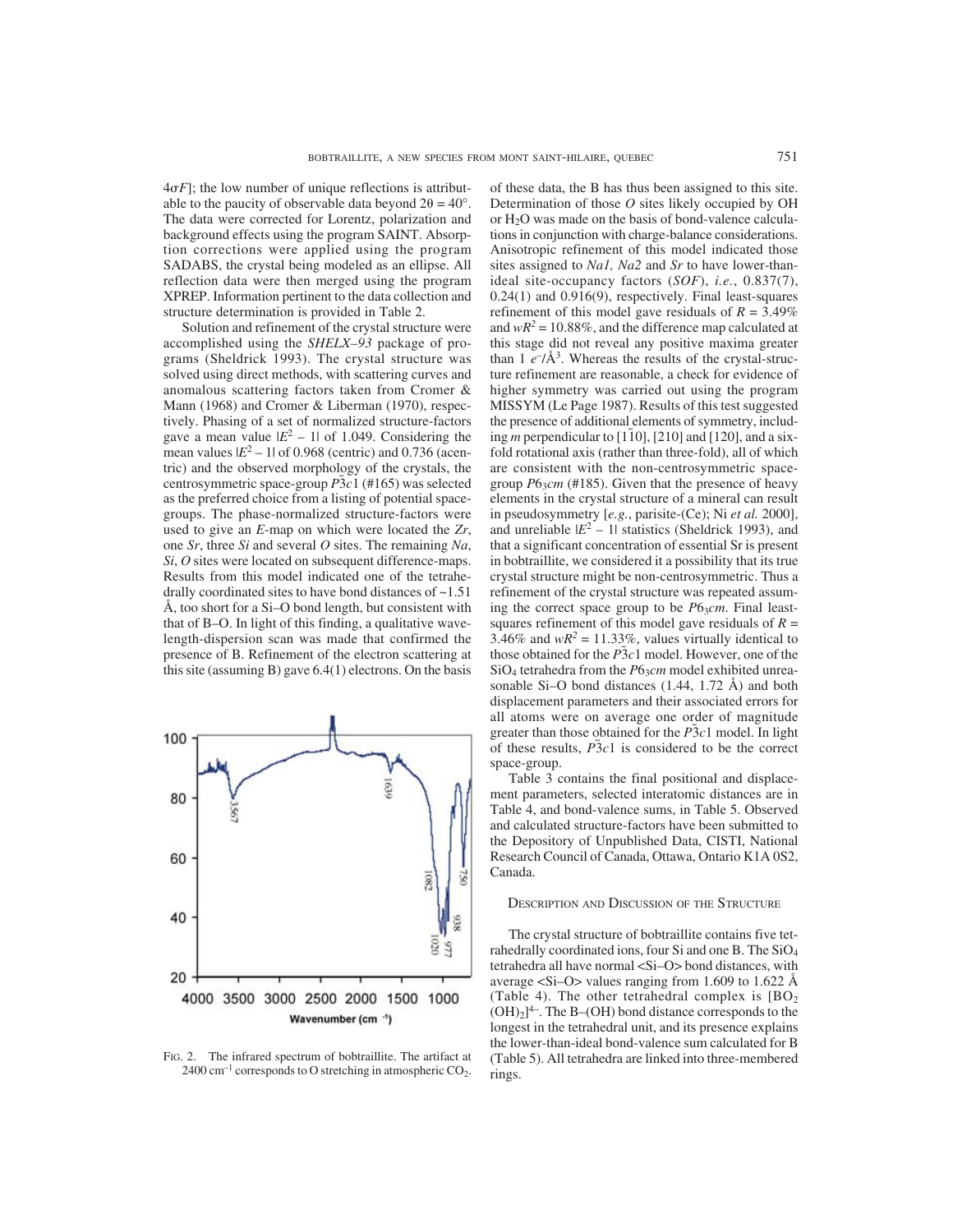There are two  $MO_6$  octahedra present, identified as  $Zr(1)O_6$  and  $Zr(2)O_6$ . Both exhibit normal <Zr–O> bond distances (Table 4), with  $Zr(1)O_6$  having a greater dispersion in individual bond-lengths and a shorter average <Zr–O> bond distance. The calculated bond-valence summations for Zr(1) is slightly high (4.129 *v.u*.), and may be evidence for substitution of Zr by an ion of greater valence  $(e.g., Nb^{5+})$ .

The crystal structure of bobtraillite is complicated, and as a first step, is most easily considered in terms of a two-dimensional [001] slab. The mineral is a cyclosilicate containing two basic kinds of three-membered rings,  $(Si_3O_9)^{6-}$  and  $[Si(3)_2BO_8(OH)]^{6-}$ . Those rings containing only Si may be further subdivided into one of composition  $[Si(1)Si(2)_2O_9]^{6-}$  and the other,  $[Si(4)<sub>3</sub>O<sub>9</sub>]^{6-}$ , using the formal designations given in Table 4. There are six  $[Si(1)Si(2)_2O_9]^{6-}$  rings radially distributed about a central  $Zr(2)O_6$  octahedron (Fig. 3). This produces a simple pinwheel-like configuration that resembles the basic structural motif present in wadeite  $[K_2Zr(Si_3O_9)$ ; Sakai *et al.* 2000] and will be referred to henceforth as the Wadeite Pinwheel Motif (*WPM*). The *WPM* is different than that observed in benitoite, wherein three three-membered silicate rings are arranged around a central TiO<sub>6</sub> octahedron (Fig. 3). Continuing to expand the structure in the [001] plane, the  $Si(2)O<sub>4</sub>$  tetrahedra of the  $[Si(1)Si(2)_2O<sub>9</sub>]$ <sup>6–</sup> ring are joined to peripheral  $Zr(1)O_6$  octahedra along [110] through  $O(3)$  and  $O(8)$  (Fig. 3). The  $Zr(1)O_6$  octahedra are further joined to two  $Si(3)O<sub>4</sub>$  tetrahedra from the  $[Si(3)<sub>2</sub>BO<sub>7</sub>(OH)<sub>2</sub>]$ <sup>5-</sup> rings, resulting in the formation of a giant pinwheel-like motif or *GPM* (Fig. 4) . A twodimensional slab in the [001] plane is principally

TABLE 1. BOBTRAILLITE: X-RAY POWDER-DIFFRACTION DATA

| <i>Imeas</i> | <i>I</i> calc  | dmeas<br>Å | dcalc<br>Å | hkl | Imeas          | <i>I</i> calc  | dmeas<br>Å | dcalc<br>Å | hkl |
|--------------|----------------|------------|------------|-----|----------------|----------------|------------|------------|-----|
|              | 44             |            | 17.08      | 100 |                | ı              |            | 2.207      | 314 |
| 23           | 13             | 9.87       | 9.86       | 110 | 6              | 5              | 2.145      | 2.152      | 630 |
| 38           | 39             | 6.46       | 6.46       | 210 |                | 3              |            | 2.140      | 622 |
| 26           | 30             | 5.71       | 5.69       | 300 | 6              | 4              | 2.014      | 2.015      | 504 |
| 33           | 34             | 5.43       | 5.42       | 211 | 7              | 9              | 2.008      | 2.003      | 542 |
| 14           | 5              | 5.02       | 4.99       | 002 | 27             | 43             | 1.990      | 1.987      | 334 |
| 11           | $\overline{c}$ | 4.93       | 4.93       | 220 | $\overline{2}$ | $\overline{c}$ | 1.934      | 1.929      | 623 |
| 12           | $\overline{4}$ | 4.76       | 4.74       | 310 | 13             | 32             | 1.901      | 1.898      | 900 |
| 11           | 4              | 4.28       | 4.27       | 400 | $\overline{2}$ | $\sqrt{2}$     | 1.827      | 1.827      | 543 |
| 51           | 60             | 3.96       | 3.95       | 212 |                | $\overline{c}$ |            | 1.824      | 642 |
| 49           | 46             | 3.76       | 3.75       | 302 | $\overline{c}$ | $\overline{4}$ | 1.806      | 1.802      | 614 |
| 18           | 15             | 3.44       | 3.44       | 312 | 3              | 12             | 1.777      | 1.774      | 902 |
| 23           | 29             | 3.30       | 3.29       | 330 | 3              | 8              | 1.736      | 1.734      | 830 |
| 70           | 55             | 3.13       | 3.12       | 331 | 10             | 18             | 1.719      | 1.718      | 624 |
| 12           | $\mathbf{1}$   | 2.970      | 2.957      | 213 | 4              | 10             | 1.641      | 1.638      | 832 |
| 5            | $\overline{7}$ | 2.857      | 2.846      | 600 | $\overline{c}$ | 3              | 1.615      | 1.610      | 216 |
| 19           | 26             | 2.831      | 2.818      | 502 | $\mathbf{I}$   | 3              | 1.599      | 1.596      | 306 |
| 100          | 100            | 2.752      | 2.745      | 332 | 4              | $\mathbf{1}$   | 1.561      | 1.561      | 662 |
| 12           | 17             | 2.503      | 2.495      | 004 | 3              | 9              | 1.512      | 1.510      | 904 |
| 5            | 4              | 2.403      | 2.398      | 522 | 9              | 16             | 1.4864     | 1.4840     | 336 |
| 3            | 8              | 2.370      | 2.368      | 620 | 3              | 6              | 1.4245     | 1.4238     | 834 |
| 3            | 3              | 2.291      | 2.285      | 304 | 3              | 8              | 1.3751     | 1.3723     | 664 |
| 6            | 3              | 2.210      | 2.210      | 442 | 3              | 6              | 1.3416     | 1.3388     | 952 |
|              |                |            |            |     | $\overline{2}$ | 3              | 1.3121     | 1.3078     | 337 |

achieved by  $[Si(4)_3O_9]^{6-}$  rings linking  $Zr(1)O_6$  octahedra from adjacent *GPM* together along [110].

Several linkages along [001] are made that complete the octahedron–tetrahedron zirconosilicate framework in three dimensions. It should be noted that the  $ZrO<sub>6</sub>$ octahedra are isolated, with all linkages between adjacent octahedra occurring principally *via* SiO<sub>4</sub> tetrahedra. In terms of the *WPM*, the  $[Si(1)Si(2)_2O_9]^{6-}$  rings link both adjacent  $Zr(1)O_6$  *and*  $Zr(2)O_6$  octahedra. These particular rings directly superimpose on one another, leading to the formation of infinite channels along [001].

Moving further outward into the larger *GPM*,  $Zr(1)O_6$  octahedra are joined along [001] by  $SiO_4$  tetrahedra belonging to the  $[Si(3)_2BO_7(OH)_2]^{5-}$  rings and the  $[Si(4)<sub>3</sub>O<sub>9</sub>]$ <sup>6-</sup> rings. Whereas this configuration leads to the respective superposition of both types of rings along [001], the resulting development of channels is different depending on the type of ring. For example, alternating  $[Si(4)_3O_9]^{6-}$  rings are counter-rotated 30° relative to one another, a disposition similar to that observed in benitoite (Hawthorne 1987). This configuration produces infinite channels whose voids geometrically approach an octahedron. The  $[Si(4)_3O_9]^{6-}$  rings are significant in that they serve to join adjacent *GPM* both parallel and perpendicular to [001] (Fig. 4). The  $[Si(3)<sub>2</sub>BO<sub>7</sub>(OH)<sub>2</sub>]<sup>5-</sup> rings from adjacent *GPM* also are$ directly superimposed, but are rotated 180° relative to one another, so continuous channels are not produced.

The three-dimensional tetrahedron–octahedron framework structure of bobtraillite contains a number of infinite channels along [001], but not all are occupied. In the discussion of the crystal chemistry of benitoite and related minerals, Hawthorne (1987) elucidated the important role that local bond-strength arrangements have on influencing selection of channel occupants. Some of the lines of reasoning used therein have been adopted in the discussion of the channel occupants in bobtraillite that follows.

TABLE 2. MISCELLANEOUS INFORMATION FOR BOBTRAILLITE

| Space group     | $P\overline{3}c1$ (#165) | Diffractometer         | Bruker P4                         |
|-----------------|--------------------------|------------------------|-----------------------------------|
| $a(\text{\AA})$ | 19.720(1)*               | Radiation              | $MoK\alpha$ (50 kV, 40 mA)        |
|                 | $9.9788(5)$ *            | Monochromator Graphite |                                   |
| $V(\AA^3)$      | 3360.7(1)                | Crystal Size           | $0.08 \times 0.08 \times 0.02$ mm |
|                 |                          | $\mu(MoKa)$            | $1.97$ mm                         |
|                 |                          |                        |                                   |

Chemical formula:  $(Na,Ca)_{13}Sr_{13}(Zr,Y,Nb)_{14}Si_{42}B_6O_{133}(OH)_{12}$  = 12H<sub>2</sub>O

| Intensity-data collection                 | $\theta$ : 20 scan mode               |
|-------------------------------------------|---------------------------------------|
| $20$ limit                                | 60°                                   |
| Number of unique reflections              | 3275                                  |
| Number of observed reflections            | 1575                                  |
| Criterion for observed reflections        | $F_{\alpha}$ > 4 $\sigma(F_{\alpha})$ |
| GoOF                                      | 1.183                                 |
| Final $R$ for all observed reflections    | 3.49%                                 |
| Final $wR^2$ for all observed reflections | 10.88%                                |

\* values refined from four-circle diffractometer data.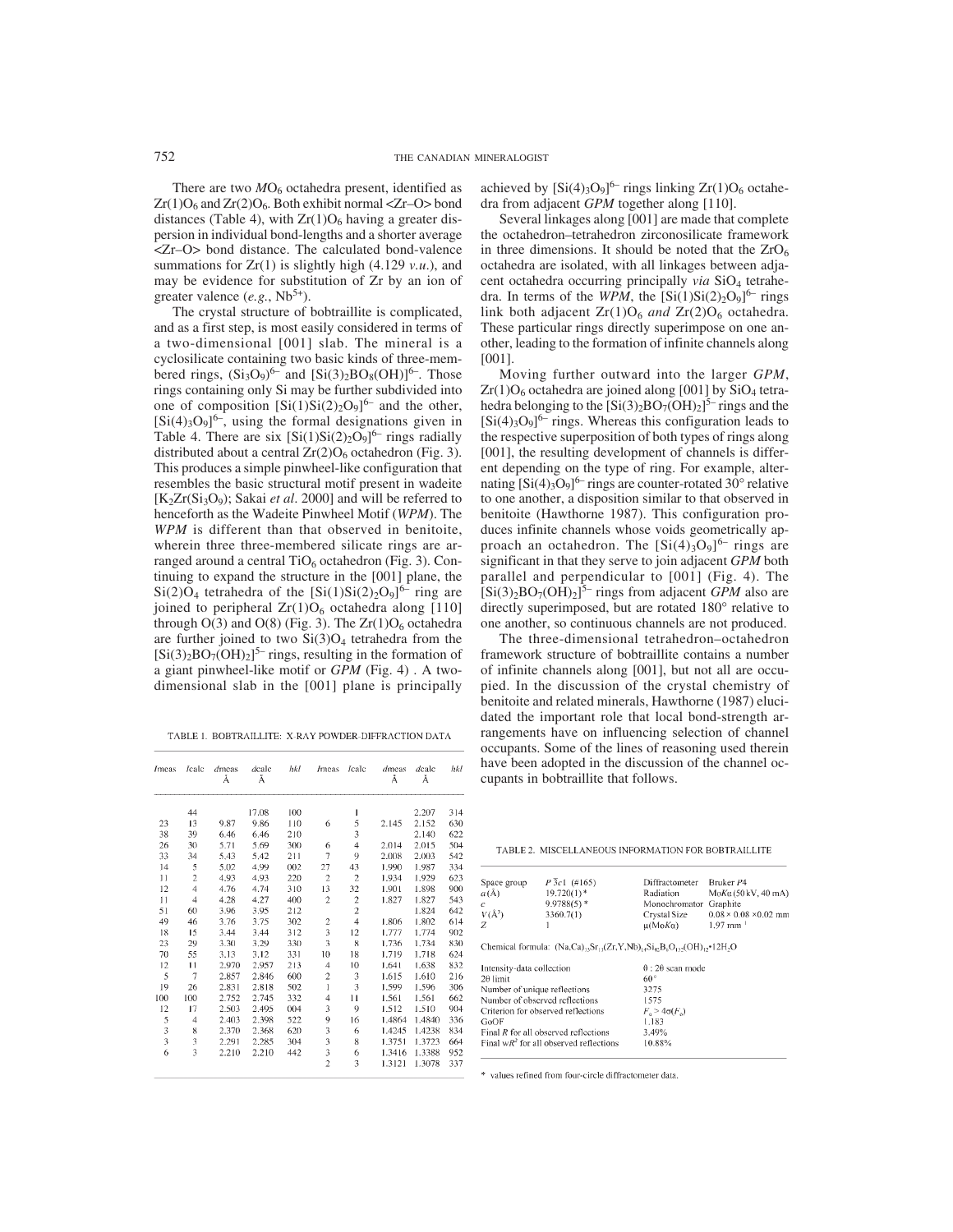Starting with the *WPM*, channels generated by overlapping  $[Si(1)Si(2)_2O_9]^{6-}$  rings are occupied by the H<sub>2</sub>O molecules, OW14 (Fig. 3). Moving slightly outward, rectangular channels (dimensions  $\sim$  2.8  $\times$  4.6 Å) are formed between the  $[Si(1)Si(2)_2O_9]^{6-}$  rings and both the  $Zr(1)O_6$  and  $Zr(2)O_6$  octahedra. These are occupied by  $[8]Na(1)$  ions (Fig. 4), which are coordinated in  $Na(1)O<sub>6</sub>(H<sub>2</sub>O)<sub>2</sub>$  polyhedra, consisting of six relatively long bonds and two shorter ones (the latter made with OW14). The configuration of channel occupants observed here differs from that in benitoite, wherein large, [12]-coordinated sites accommodate Ba. In bobtraillite, the smaller, lower-coordination sites and local bondvalence sums allow for smaller, lower-valence ions like Na as occupants.

The presence of  $H_2O$  as part of the Na(1) $O_6(H_2O)_2$ polyhedra likely also plays a role in minimizing local imbalance in charges. By joining to Na,  $H<sub>2</sub>O$  effectively converts a "strong" Na–O bond to two weaker O–H bonds, thus reducing the Lewis acidity of Na and making it more appropriate in terms of its bond-valence contribution. The presence of Na and H2O as channel occupants is not observed in wadeite, benitoite or any minerals related to benitoite. However, a geometrically identical configuration is observed in catapleiite, (Na2ZrSi3O9•2H2O; Ilyushin *et al*. 1981) which, although lower in symmetry (monoclinic; Table 6), has a

topology similar to that of wadeite (Sakai *et al.* 2000), *i.e.*, both are based on the *WPM*. The crystal structures of these two minerals differ in the way in which the  $(Si<sub>3</sub>O<sub>9</sub>)$  rings are arranged about the central  $ZrO<sub>6</sub>$  octahedron (a radial concentric arrangement in wadeite *versus* a linear concentric arrangement in catapleiite) and the type of channel occupants present (Na +  $H<sub>2</sub>O$  in catapleiite and K in wadeite), which in turn influence their respective space-group symmetries. Whereas bobtraillite shares the *WPM*, the disposition of its  $(Si<sub>3</sub>O<sub>9</sub>)$  rings and the scheme of channel occupants are more consistent with that found in catapleiite rather than wadeite (Fig. 3). Additional channels, generated between the  $[Si(1)Si(2)_2O_9]^{6-}$  and  $[Si(3)_2BO_7(OH)_2]^{5-}$ rings and the  $Zr(1)O_6$  octahedra in bobtraillite, are located near the periphery of the *GPM* (Fig. 4). These are occupied by disordered [8]Na(2) ions and vacancies.

Finally, large irregular channels at the periphery of the *GPM* are occupied by  $[10]$ Sr (Fig. 4), which participates in eight short  $(<2.80 \text{ Å})$  and two long bonds  $(3.272, 3.275 \text{ Å})$ . The asymmetry of the SrO<sub>8</sub>(OH)<sub>2</sub> polyhedron is similar to that observed in benitoite, wherein  $BaO_{12}$  contains six short (< 2.767 Å) and six long bonds (3.434 Å). The channels occupied by Sr are bounded by  $[Si(4)_3O_9]^{6-}$  rings belonging to adjacent *GPM*, and both  $\left[Si(3)_2BO_7(OH)_2\right]^{\bar{5}-}$  and  $\frac{Zr(2)O_6}{\bar{S}^2}$ 

TABLE 3. POSITIONAL AND DISPLACEMENT PARAMETERS FOR BOBTRAILLITE

|                 | $\mathcal{X}$ | у              | Z             | $U_{\perp}$ | $U_{\gamma\gamma}$ | $U_{33}$  | $U_{23}$     | $U_{13}$     | $U_{12}$    | $U_{eq}$  |
|-----------------|---------------|----------------|---------------|-------------|--------------------|-----------|--------------|--------------|-------------|-----------|
| Nal             | 0.7823(1)     | 0.8913(2)      | 0.9997(2)     | 0.024(2)    | 0.027(2)           | 0.031(2)  | 0.013(1)     | 0.002(1)     | 0.012(1)    | 0.028(1)  |
| Na2             | 0.6719(6)     | 0.6718(6)      | 0.4947(19)    | 0.037(6)    | 0.034(6)           | 0.050(7)  | 0.025(5)     | 0.021(6)     | 0.001(4)    | 0.048(3)  |
| Sr              | 0.43604(4)    | 0.56401(1)     | 0.50000(6)    | 0.0126(1)   | 0.0124(3)          | 0.0152(3) | $-0.0010(3)$ | $-0.0012(3)$ | 0.0049(2)   | 0.0140(1) |
| Zr1             | 0.56592(3)    | 0.78293(3)     | 0.50000(4)    | 0.0100(2)   | 0.0096(3)          | 0.0068(2) | 0.0001(2)    | 0.0001(2)    | 0.0050(2)   | 0.0088(1) |
| Zr2             | $\theta$      | $\overline{0}$ | 1/2           | 0.0076(3)   | 0.0076(3)          | 0.0045(5) | $\theta$     | $\Omega$     | 0.0038(2)   | 0.0066(2) |
| Si1             | 0.8702(1)     | $\theta$       | $\frac{3}{4}$ | 0.0108(7)   | 0.013(1)           | 0.012(2)  | 0.0002(8)    | 0.0001(4)    | 0.0067(5)   | 0.0118(4) |
| Si <sub>2</sub> | 0.69223(8)    | 0.91164(9)     | 0.7501(1)     | 0.0094(7)   | 0.0128(7)          | 0.0126(8) | 0.0005(6)    | 0.0002(6)    | 0.0040(6)   | 0.0123(3) |
| Si3             | 0.56438(9)    | 0.65133(7)     | 0.7500(2)     | 0.0117(7)   | 0.0116(7)          | 0.0113(8) | $-0.0005(6)$ | $-0.0008(6)$ | 0.0079(6)   | 0.0106(3) |
| Si <sub>4</sub> | 0.42971(8)    | 0.74333(8)     | 0.7500(2)     | 0.0089(7)   | 0.0104(7)          | 0.0104(8) | 0.0002(6)    | 0.0003(5)    | 0.0058(6)   | 0.0095(3) |
| B               | 0.4798(3)     | 0.4798(3)      | $\frac{3}{4}$ | 0.018(3)    | 0.018(3)           | 0.010(4)  | 0.001(1)     | $-0.001(1)$  | 0.009(3)    | 0.015(2)  |
| O <sub>1</sub>  | 0.4776(2)     | 0.7846(2)      | 0.6164(3)     | 0.018(2)    | 0.016(2)           | 0.014(2)  | 0.003(2)     | 0.006(2)     | 0.009(2)    | 0.0156(8) |
| O <sub>2</sub>  | 0.4779(2)     | 0.6932(2)      | 0.3824(3)     | 0.015(2)    | 0.016(2)           | 0.013(2)  | $-0.006(1)$  | $-0.006(2)$  | 0.007(1)    | 0.0150(8) |
| O <sub>3</sub>  | 0.6517(2)     | 0.8683(2)      | 0.6164(4)     | 0.032(2)    | 0.030(2)           | 0.015(2)  | $-0.008(2)$  | $-0.009(2)$  | 0.016(2)    | 0.026(1)  |
| O4              | 0.7809(2)     | 0.9237(2)      | 0.7497(4)     | 0.011(2)    | 0.009(2)           | 0.041(2)  | 0.003(2)     | 0.001(2)     | 0.002(1)    | 0.0216(8) |
| O <sub>5</sub>  | 0.9999(2)     | 0.0885(2)      | 0.3860(4)     | 0.026(2)    | 0.025(2)           | 0.027(2)  | 0.008(2)     | 0.001(2)     | 0.012(2)    | 0.026(1)  |
| O6              | 0.5585(2)     | 0.8674(2)      | 0.3870(3)     | 0.017(2)    | 0.021(2)           | 0.011(2)  | 0.004(1)     | $-0.001(1)$  | 0.011(2)    | 0.0158(8) |
| O7              | 0.5584(2)     | 0.6911(2)      | 0.6141(3)     | 0.015(2)    | 0.015(2)           | 0.011(2)  | 0.003(1)     | 0.001(1)     | 0.006(2)    | 0.0143(8) |
| O <sub>8</sub>  | 0.6516(2)     | 0.7836(2)      | 0.3843(4)     | 0.036(2)    | 0.028(2)           | 0.015(2)  | 0.001(2)     | 0.010(2)     | 0.016(2)    | 0.026(1)  |
| O <sub>9</sub>  | 0.4893(2)     | 0.5618(2)      | 0.7498(3)     | 0.010(2)    | 0.010(2)           | 0.020(2)  | $-0.001(1)$  | $-0.001(1)$  | 0.003(1)    | 0.0146(8) |
| O10             | 0.4005(2)     | 0.6492(2)      | 0.7498(3)     | 0.003(2)    | 0.003(2)           | 0.027(2)  | 0.001(1)     | $-0.001(1)$  | $-0.001(1)$ | 0.0119(7) |
| O11             | 0.6423(2)     | 0.6423(3)      | $\frac{3}{4}$ | 0.013(2)    | 0.013(2)           | 0.017(3)  | $-0.001(1)$  | 0.001(1)     | 0.009(2)    | 0.013(1)  |
| O <sub>12</sub> | 0.7028(2)     | $\Omega$       | $\frac{3}{4}$ | 0.009(2)    | 0.010(2)           | 0.041(4)  | $-0.040(2)$  | $-0.002(1)$  | 0.005(1)    | 0.020(1)  |
| <b>OH13</b>     | 0.4418(2)     | 0.4418(2)      | 0.6216(4)     | 0.026(2)    | 0.027(2)           | 0.024(2)  | $-0.007(2)$  | $-0.006(2)$  | 0.015(2)    | 0.025(1)  |
| OW14            | 0.7762(3)     | 0.9998(3)      | 0.0907(5)     | 0.058(3)    | 0.049(3)           | 0.061(4)  | 0.000(3)     | 0.015(3)     | 0.023(3)    | 0.058(1)  |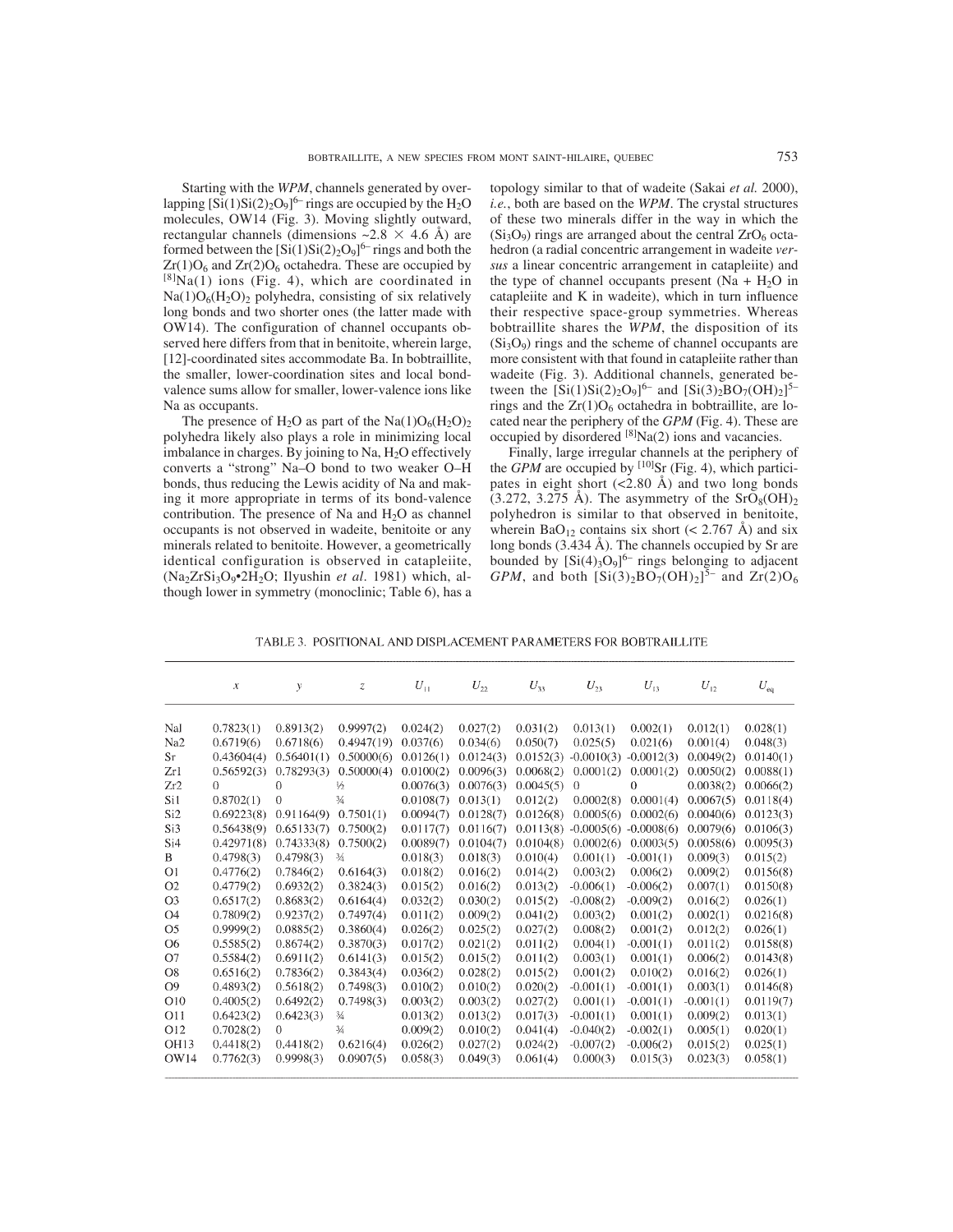octahedra. In summary, the complete structure of bobtraillite includes features common to both benitoite *and* catapleiite; it may be considered as a hybrid structure of the two.

#### RELATED STRUCTURES

The crystal chemistry of the benitoite and related minerals, including those whose crystal structures contain  $(Si<sub>3</sub>O<sub>9</sub>)$  rings, was discussed by Hawthorne (1987). Structurally, they can be described as having octahedron–tetrahedron frameworks composed of isolated  $M^{4+}O_6$  octahedra ( $M = Zr$ , Ti, Sn) linked by (Si<sub>3</sub>O<sub>9</sub>) rings into pinwheel-like motifs. In the so-called benitoite-group minerals [benitoite, bazirite, pabstite; informally defined as such by Hawthorne (1987)], the  $(Si<sub>3</sub>O<sub>9</sub>)$  rings are alternately counter-rotated 30 $^{\circ}$  about [001]; they thus differ from wadeite and catapleiite, in

which the  $(Si<sub>3</sub>O<sub>9</sub>)$  rings directly superimpose. All these cyclosilicates have channels in which alkali and alkaline-earth ions (Na, Ba, K) are accommodated.

As elucidated by Hawthorne (1987), the type of ion that is accommodated can be rationalized in terms of bond-valence requirements. In the benitoite structuretype, a large divalent cation (Ba) occupies a [12]-coordinated site on a three-fold axis (Fig. 3). The absence of additional silicate rings in benitoite is curious. Although there is sufficient space to accommodate such rings, it is possible they are not present as this would lead to an oversaturation of charge on the divalent alkaline earth to which they would be bonded. In the wadeite structure-type, the sites are of lower coordination ([9]) and only monovalent cations (K, Na) can be accommodated if bond-valence restrictions are considered. It should be noted that both wadeite and catapleiite have structures based on the *WPM*, despite differences in their respec-



FIG. 3. The  $[(Zr/Ti)Si<sub>5</sub>O<sub>13</sub>]<sup>2-</sup> primwheel motifs and channel occupies in (a) wadeite (K:$ yellow spheres), (b) benitoite (Ba: blue spheres), (c) catapleiite (Na: grey spheres; H<sub>2</sub>O blue spheres) and (d) bobtraillite [Na(1): grey spheres; H<sub>2</sub>O blue spheres], projected along [001]. In bobtraillite, the  $Zr(1)O_6$  octahedra are shown in green, the  $Zr(2)O_6$  octahedron, in purple, and the  $Si(1,2)O<sub>4</sub>$  tetrahedra, in red.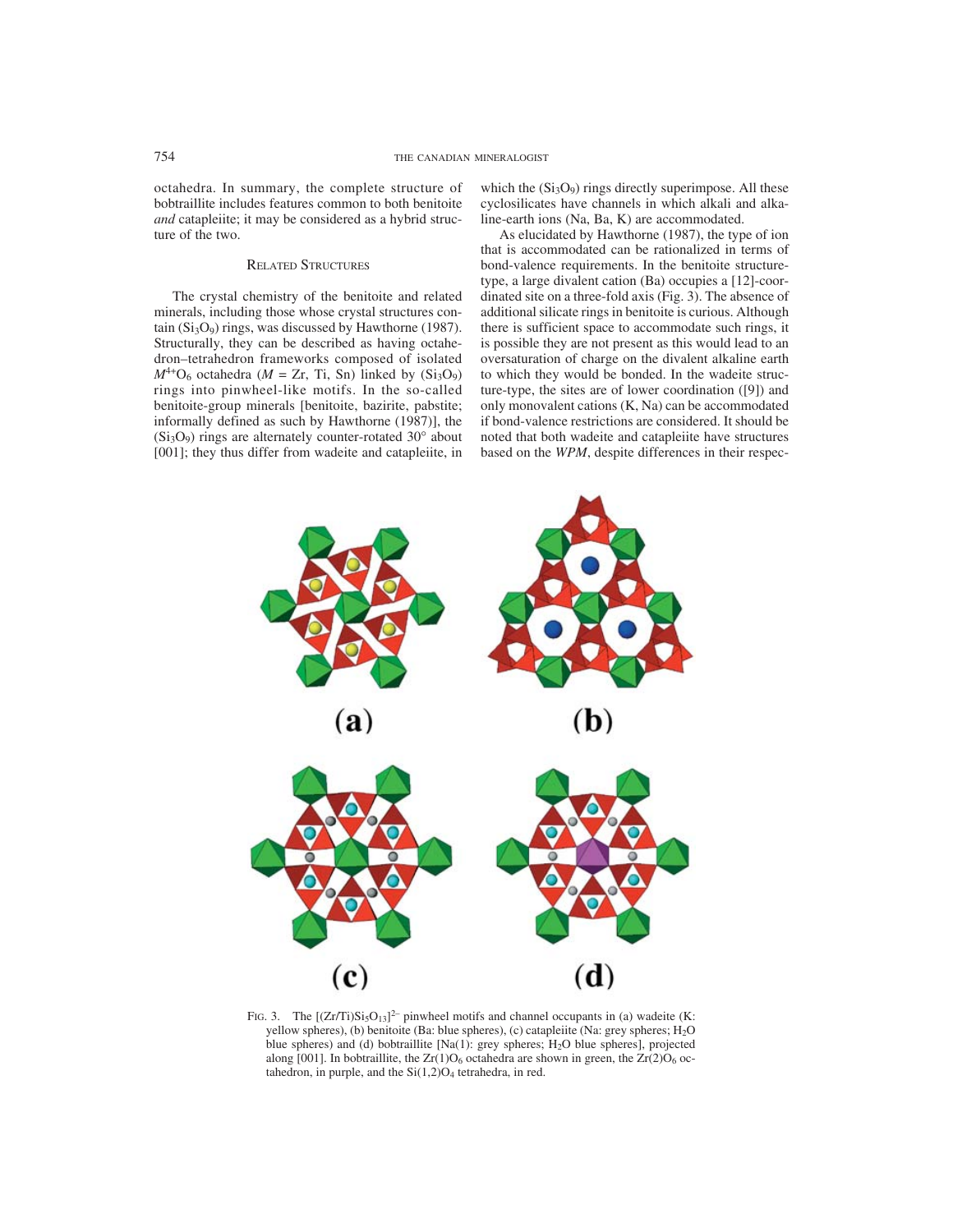tive symmetries (Table 6). These differences arise owing to the differing radii of K *versus* Na: in wadeite, the larger K ion is positioned along the three-fold axis, but Na with a smaller radius is displaced from the threefold axis, leading to a reduction in symmetry. Interestingly, catapleiite may undergo a transition to higher symmetry (hexagonal) above 140°C, possibly owing to disordering of Na and minor shifts of other atoms (Chao *et al*. 1973). Both the benitoite and wadeite structuretypes are dimensionally consistent with one another (Table 6), whereas those possessing the benitoite structure have the same space-group symmetry  $(P\bar{6}2c)$ , that of wadeite is slightly different (*P*¯ 6 or *P*63/*m*; Table 6), and differences between the two are attributable to a combination of configurations of the silicate rings and type of channel occupant.

 If the crystal structure of bobtraillite is compared to those of benitoite and wadeite, there are obvious features suggesting a relationship among these minerals. At the same time, there are certain chemical and structural aspects that make bobtraillite unique. First, it contains three distinct types of three-membered rings, one similar to that in wadeite  $\{ [Si(1)Si(2)_2O_9]^{6-} \}$ , a second similar to that in benitoite  $\{ [Si(4)<sub>3</sub>O<sub>9</sub>]^{6-} \}$ , and a third that is unique  $\{ [Si(3)_2BO_7(OH)_2]^{5-} \}$ ; second, a large divalent cation  $(Sr^{2+})$  and a smaller monovalent cation (Na+) *both* occupy channels along [001]; third, it is the first mineral of this group found to contain B, and fourth, it is the only mineral of this group that accommodates Na *and* H<sub>2</sub>O and retains overall hexagonal symmetry. Dimensionally, the bobtraillite cell is effectively tripled along [100]  $(a<sub>beniotic</sub> \cong 6.7 \text{ Å}, a<sub>bottraillite</sub> = 19.720 \text{ Å}, thus$  $3a_{\text{benitoite}} = a_{\text{bobtraillite}}$ , owing to the presence of the three distinct types of three-membered rings that are present. Given the existence of bobtraillite and the fact that it possesses chemical and geometrical aspects common to



FIG. 4. The giant pinwheel motif (*GPM*) in bobtraillite, projected along [001]. Legend as in Figure 3c, with BO<sub>4</sub> tetrahedra in blue, Si(4)O<sub>4</sub> tetrahedra in khaki, Na(2) ions shown as yellow spheres, and Sr ions, as orange spheres.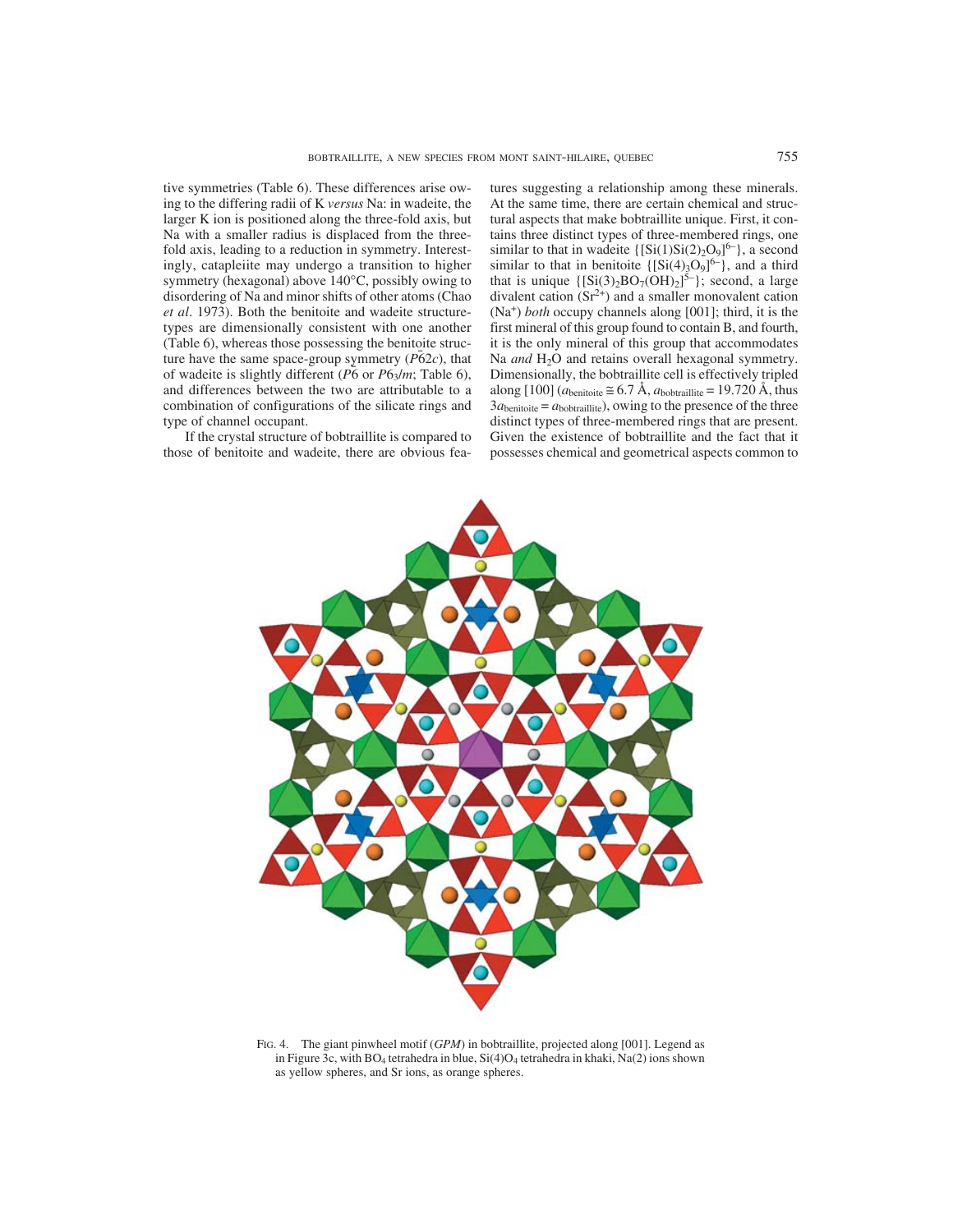both benitoite and wadeite, other chemical and structural variants may occur in nature.

As noted earlier, the benitoite-mineral group has only been informally defined (Hawthorne 1987). Such a group should reflect not only the similarities between benitoite and its isostructural phases, but would also have to be flexible enough to include those minerals that are chemically and structurally related, albeit in a more distant manner (*e.g.*, wadeite, catapleiite, hilairite, walstromite, pseudowollastonite, *etc.*; *cf.* Hawthorne 1987). It would also have to include bobtraillite, in addition to another new, related mineral discovered at Mont Saint-Hilare and temporarily designated *UK*99 (Wight & Chao 1995). The latter mineral has been accepted as a new species by the CNMMN, IMA (2003– 019), and a description is currently being prepared (McDonald & Chao, *in prep.*). Whereas it would be enticing to formally propose a mineral group encompassing benitoite, wadeite and related minerals, doing so is deemed to be beyond the scope of the current work, given its focus and set objectives.

#### **ORIGIN**

The genesis of bobtraillite is both intriguing and unclear. At Mont Saint-Hilaire, the igneous breccia has been described as fragments of early-formed lithologies (nepheline syenite, gabbro, pyroxenite, *etc.*) cemented by fine-grained albite (Horváth & Gault 1990). The fragments are generally angular, commonly tens of centimeters in size, and show evidence of resorption (Horváth & Gault 1990). The exotic minerals found therein typically occur in small cavities, interstices or seams between the fragments, attesting to the late-stage nature of the fluid(s) from which these minerals, including bobtraillite, crystallized. Interestingly, similar exotic minerals are found in both the igneous breccia and altered marble xenoliths (McDonald & Chao 2004), suggesting that a similar (if not the same) late-stage fluid was responsible for the late-stage mineralogical assemblages of both microenvironments.

In the specific case of bobtraillite, the late-stage fluid was clearly aqueous (reflected in both the composition of the mineral and its ubiquitous, intimate association with a clinoamphibole) and enriched in Zr, Sr and B. Whereas Zr is commonly considered to be immobile during hydrothermal alteration, there is overwhelming experimental and empirical evidence suggesting that it can be mobile under highly alkaline (agpaitic) conditions (Rubin *et al*. 1993, Olivo & Williams-Jones 1999, Salvi *et al.* 2000). Thus many of the exotic zirconosilicates found in hyperagpaitic environments are probably secondary in nature. At Mont Saint-Hilaire, some of the important secondary zirconosilicates include elpidite (Na2ZrSi6O15•3H2O; *Pbm*2), gaidonnayite  $(Na<sub>2</sub>ZrSi<sub>3</sub>O<sub>9</sub>•<sub>2</sub>H<sub>2</sub>O; P2<sub>1</sub>nb)$  and hilarite  $(Na<sub>2</sub>ZrSi<sub>3</sub>O<sub>9</sub>•$  $3H<sub>2</sub>O$ ; *R*32), with catapleiite (Na<sub>2</sub>ZrSi<sub>3</sub>O<sub>9</sub>•2H<sub>2</sub>O; *B*2*/b*) probably being the most common and widespread of these minerals. Whereas alkaline rocks are generally enriched in Sr, the number of minerals containing essential Sr at Mont Saint-Hilaire is surprisingly rather limited [*e.g.*, ancylite-(Ce), burbankite-(Ce), donnayite- (Y), lamprophyllite, khomyakovite, *etc.*]. Such minerals tend to be late-stage in origin and although rare, are rather widespread in their occurrence. That both a burbankite-group mineral and donnayite-(Y) are associated with bobtraillite highlights the fact that the latestage fluid moving through the igneous breccia must have been somewhat enriched in Sr. Finally, the presence of B in bobtraillite is significant, as the number of minerals containing B as an essential element at Mont Saint-Hilaire is extremely low. Interestingly enough, some of the more abundant of these [*e.g.*, tadzhikite- (Ce), leucosphenite, stillwellite-(Ce)] have also been found as late-stage phases both within igneous breccia and altered marble xenoliths, again reinforcing the hypothesis that a similar fluid was responsible for the late-

TABLE 4. SELECTED INTERATOMIC DISTANCES (Å) IN BOBTRAILLITE

|                                                                                                                                                                                                                                                                                                                                                                                           | Na(1)O <sub>s</sub> polyhedron                                                             |                                                                                                          |                                                               | $Na(2)O_8$ polyhedron                                                      |                                                                                             |
|-------------------------------------------------------------------------------------------------------------------------------------------------------------------------------------------------------------------------------------------------------------------------------------------------------------------------------------------------------------------------------------------|--------------------------------------------------------------------------------------------|----------------------------------------------------------------------------------------------------------|---------------------------------------------------------------|----------------------------------------------------------------------------|---------------------------------------------------------------------------------------------|
| Nal                                                                                                                                                                                                                                                                                                                                                                                       | $-OW14$<br>$-OW14'$<br>$-O4$<br>$-04'$<br>-05<br>$-05'$<br>$-OS$<br>$-O3$                  | 2.382(6)<br>2.390(6)<br>2.579(4)<br>2.580(5)<br>2.630(4)<br>2.632(4)<br>2.645(4)<br>2.653 <sub>(4)</sub> | Na2                                                           | $-OW14$<br>$-012$<br>$-OH13$<br>$-011$<br>$-O3$<br>$-OS$<br>$-O6$<br>$-07$ | 2.27(1)<br>2.52(2)<br>2.52(1)<br>2.61(2)<br>2.66(1)<br>2.67(1)<br>2.72(1)<br>2.73(1)        |
| <na1< td=""><td><math>-O</math></td><td>2.561</td><td><na2< td=""><td><math>-O</math></td><td>2.59</td></na2<></td></na1<>                                                                                                                                                                                                                                                                | $-O$                                                                                       | 2.561                                                                                                    | <na2< td=""><td><math>-O</math></td><td>2.59</td></na2<>      | $-O$                                                                       | 2.59                                                                                        |
|                                                                                                                                                                                                                                                                                                                                                                                           | SrO <sub>10</sub> polyhedron                                                               |                                                                                                          |                                                               | $Zr(1)O_6$ octahedron                                                      |                                                                                             |
| Sr                                                                                                                                                                                                                                                                                                                                                                                        | -01<br>$-02$<br>$-O6$<br>$-07$<br>$-09$<br>$-09'$<br>$-OH13 \times 2$<br>$-010$<br>$-010'$ | 2.532(3)<br>2.535(3)<br>2.708(3)<br>2.711(3)<br>2.714(3)<br>2.717(3)<br>2.751(4)<br>3.272(3)<br>3.275(3) | Zrl<br>Zr1                                                    | -08<br>$-O3$<br>$-O6$<br>$-O7$<br>$-O2$<br>$-O1$<br>$-O$                   | 2.041(4)<br>2.049 (4)<br>2.076(3)<br>2.081 (3)<br>2.104(3)<br>2.107 <sub>(3)</sub><br>2.076 |
| $\langle Sr$                                                                                                                                                                                                                                                                                                                                                                              | -0>                                                                                        | 3.176                                                                                                    |                                                               | $Zr(2)O_6$ octahedron                                                      |                                                                                             |
|                                                                                                                                                                                                                                                                                                                                                                                           |                                                                                            |                                                                                                          | Zr2                                                           | $-05 \times 6$                                                             | 2.084(4)                                                                                    |
|                                                                                                                                                                                                                                                                                                                                                                                           | Si(1)O <sub>4</sub> tetrahedron                                                            |                                                                                                          |                                                               | Si(2)O <sub>4</sub> tetrahedron                                            |                                                                                             |
| Sil<br><si1< td=""><td><math>-05 \times 2</math><br/><math>-04 \times 2</math><br/><math>-</math>O&gt;</td><td>1.582(4)<br/>1.648(4)<br/>1.615</td><td>Si<sub>2</sub><br/><math>&lt;</math>Si2</td><td><math>-O3</math><br/><math>-OS</math><br/><math>-O4</math><br/><math>-012</math><br/><math>-O</math></td><td>1.570(4)<br/>1.576(4)<br/>1.642(4)<br/>1.648(2)<br/>1.609</td></si1<> | $-05 \times 2$<br>$-04 \times 2$<br>$-$ O>                                                 | 1.582(4)<br>1.648(4)<br>1.615                                                                            | Si <sub>2</sub><br>$<$ Si2                                    | $-O3$<br>$-OS$<br>$-O4$<br>$-012$<br>$-O$                                  | 1.570(4)<br>1.576(4)<br>1.642(4)<br>1.648(2)<br>1.609                                       |
|                                                                                                                                                                                                                                                                                                                                                                                           | $Si(3)Oa$ tetrahedron                                                                      |                                                                                                          |                                                               | $Si(4)Oa$ tetrahedron                                                      |                                                                                             |
| Si3                                                                                                                                                                                                                                                                                                                                                                                       | -07<br>$-O6$<br>$-011$<br>$-09$                                                            | 1.600(3)<br>1.609(3)<br>1.633(3)<br>1.642(3)                                                             | Si4                                                           | $-O2$<br>$-O1$<br>$-010$<br>$-010'$                                        | 1.601(3)<br>1.601(3)<br>1,640(3)<br>1,646(3)                                                |
| $<$ Si3                                                                                                                                                                                                                                                                                                                                                                                   | $-O$                                                                                       | 1.621                                                                                                    | <si4< td=""><td><math>-0&gt;</math></td><td>1.622</td></si4<> | $-0>$                                                                      | 1.622                                                                                       |
|                                                                                                                                                                                                                                                                                                                                                                                           | BO <sub>1</sub> tetrahedron                                                                |                                                                                                          |                                                               |                                                                            |                                                                                             |
| В<br><b< td=""><td><math>-OH13 \times 2</math><br/><math>-09 \times 2</math><br/><math>-0&gt;</math></td><td>1.485(5)<br/>1.531(5)<br/>1.508</td><td></td><td></td><td></td></b<>                                                                                                                                                                                                         | $-OH13 \times 2$<br>$-09 \times 2$<br>$-0>$                                                | 1.485(5)<br>1.531(5)<br>1.508                                                                            |                                                               |                                                                            |                                                                                             |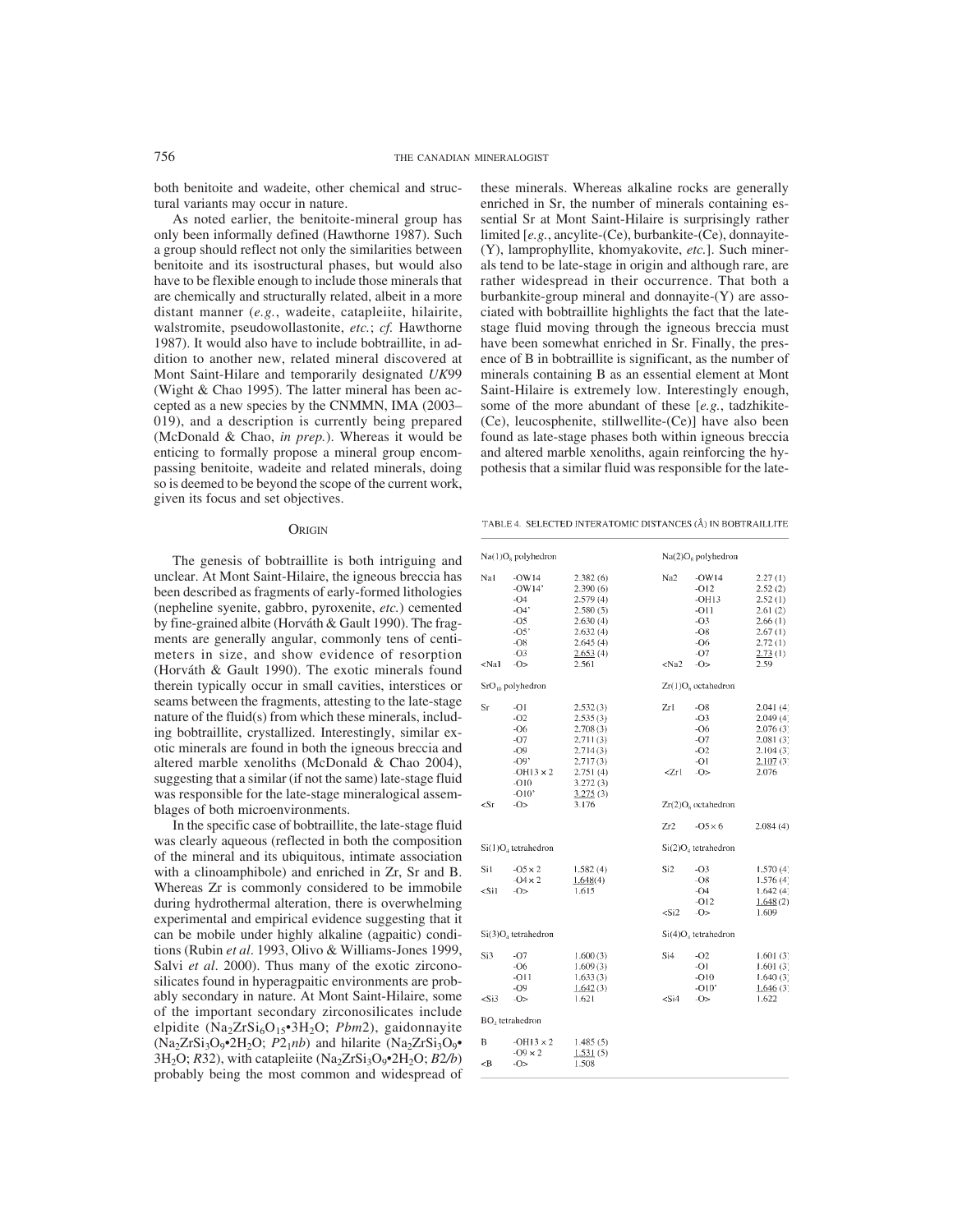stage mineralogy of both microenvironments. Whereas the actual source of the B is enigmatic, as it is geochemically associated with alkalis, alkaline earths, Zr, *REE etc.,* which typify agpaitic magmas, the implication is that it is magmatic in origin. This source is also plausible considering that alkaline magmatic rocks can exhibit B concentrations up to 100 ppm (Leeman & Sisson 1996).

#### **ACKNOWLEDGEMENTS**

Our sincere thanks go to F.C. Hawthorne (Department of Geological Sciences, University of Manitoba) for providing access to the four-circle diffractometer, M.A. Cooper for help with the collection of intensity data, P.C. Jones (Department of Earth Sciences, Carleton University) and R.A. Gault (Canadian Museum of Nature) for electron-microprobe analyses. The manu-

|                 | Na1            | Na2                | Sr             | Zr1   | Zr2   | Si1                                          | Si <sub>2</sub>    | Si3                       | Si4            | B             | $\Sigma V^{**}$ |
|-----------------|----------------|--------------------|----------------|-------|-------|----------------------------------------------|--------------------|---------------------------|----------------|---------------|-----------------|
| O <sub>1</sub>  |                |                    | 0.327          | 0.632 |       |                                              |                    |                           | 1.064          |               | 1.996           |
| O2              |                |                    | 0.324          | 0.637 |       |                                              |                    |                           | 1.064          |               | 1.998           |
| O <sub>3</sub>  | 0.100          | 0.097              |                | 0.739 |       |                                              | 1.157              |                           |                |               | 2.003           |
| O4              | 0.122<br>0.121 |                    |                |       |       | $0.937^{*21}$ 0.953                          |                    |                           |                |               | 2.093           |
| O <sub>5</sub>  | $0.106^{*21}$  |                    |                |       |       | $0.672^{×6}$ 1.120 <sup>x<sub>2</sub>1</sup> |                    |                           |                |               | 1.969           |
| O <sub>6</sub>  |                | 0.084              | 0.203          | 0.687 |       |                                              |                    | 1.041                     |                |               | 1.934           |
| O7              |                | 0.082              | 0.201          | 0.678 |       |                                              |                    | 1.067                     |                |               | 1.949           |
| O8              | 0.102          | 0.096              |                | 0.755 |       |                                              | 1.139              |                           |                |               | 2.002           |
| O <sub>9</sub>  |                |                    | 0.200<br>0.198 |       |       |                                              |                    | 0.953                     |                | $0.649^{*21}$ | 1.983           |
| O10             |                |                    | $0.044^{*21}$  |       |       |                                              |                    |                           | 0.958<br>0.942 |               | 1.984           |
| 011             |                | $0.111^{24}$       |                |       |       |                                              |                    | $0.976^{*2}$ <sup>-</sup> |                |               | 2.090           |
| O <sub>12</sub> |                | $0.144^{\times 2}$ |                |       |       |                                              | $0.937^{\times2-}$ |                           |                |               | 2.053           |
| OH13            |                | 0.141              | $0.181^{*21+}$ |       |       |                                              |                    |                           |                | $0.735^{*21}$ | 1.116           |
| OW14            | 0.207<br>0.203 | 0.279              |                |       |       |                                              |                    |                           |                |               | 0.410           |
| $\Sigma V$      | 1.067          | 1.034              | 1.903          | 4.128 | 4.032 | 4.114                                        | 4.186              | 4.037                     | 4.028          | 2.77          |                 |

TABLE 5. EMPIRICAL BOND-VALENCES (v.u.) FOR BOBTRAILLITE\*

\* Parameters from Brese & O'Keeffe (1991). Calculated using the refined site-occupancy factors of 0.837, 0.24 and 0.916 for Na(1), Na(2) and Sr, respectively.

| Mineral                    | Formula                                                                       | Space group        | a(A)      | b(A)      | c(A)                            | $\alpha$ (°) | $\beta$ (°) | $\gamma$ (°) |
|----------------------------|-------------------------------------------------------------------------------|--------------------|-----------|-----------|---------------------------------|--------------|-------------|--------------|
| Benitoite <sup>1</sup>     | BariSi <sub>3</sub> O <sub>9</sub>                                            | $P\overline{6}2c$  | 6.6410(7) |           | 9.760(1)                        |              |             |              |
| Bazirite <sup>2</sup>      | BaZrSi <sub>2</sub> O <sub>0</sub>                                            | $P\overline{6}2c$  | 6.742(1)  |           | 9.930(2)                        |              |             |              |
| Pabstite <sup>2</sup>      | BaSnSi <sub>3</sub> O <sub>0</sub>                                            | $\overline{P62c}$  | 6.7307(7) |           | 9.824(2)                        |              |             |              |
| Wadeite <sup>3,4</sup>     | $K_2ZrSi_3O_9$                                                                | $\overline{P6}$ or |           |           |                                 |              |             |              |
|                            |                                                                               | $P6_2/m$           | 6.918(2)  |           | 10.151(3)                       |              |             |              |
| Bobtraillite <sup>5</sup>  | $(Na,Ca)_{13}Sr_{11}(Zr,Y,Nb)_{14}$<br>$Si42B6O132(OH)12$ +12H <sub>2</sub> O | $P\overline{3}c1$  | 19.720(1) |           | 9.9788(5)                       |              |             |              |
| Catapleiite <sup>6</sup>   | $Na2ZrSi3O0•2H2O$                                                             | B2/b               | 23.917(2) | 20.148(2) | 7.432(1)                        |              | 147.46(1)   |              |
| Margarosanite <sup>7</sup> | Ca, PbSi, O <sub>o</sub>                                                      | P <sub>T</sub>     | 6.768(4)  | 9.575(4)  | 6.718(5)                        | 69.40(3)     | 102.98(4)   | 96.98(5)     |
| Walstromite <sup>8</sup>   | $Ca_2BaSi_3O_9$                                                               | $P\overline{1}$    | 6.743(5)  | 9.607(5)  | 6.687(5)                        | 69.85        | 102.23      | 96.11        |
| "Pseudowollastonite" 9,10  | CaSiO <sub>2</sub>                                                            | $P\overline{1}$ or |           |           |                                 |              |             |              |
|                            |                                                                               | C2/c               |           |           | 6.8394(5) 11.8704(9) 19.6313(9) |              | 90.667(6)   |              |

# TABLE 6. DATA FOR BENITOITE AND RELATED MINERALS

1. Fischer (1969), 2. Hawthorne (1987), 3. Blinov et al. (1977), 4. Sakai et al. (2000), 5. this study, 6. Ilyushin et al. (1981), 7. Freed & Peacor (1969), 8. Alfors et al. (1965), 9. Yamanaka & Mori (1981), 10. Yang & Prewitt (1999).